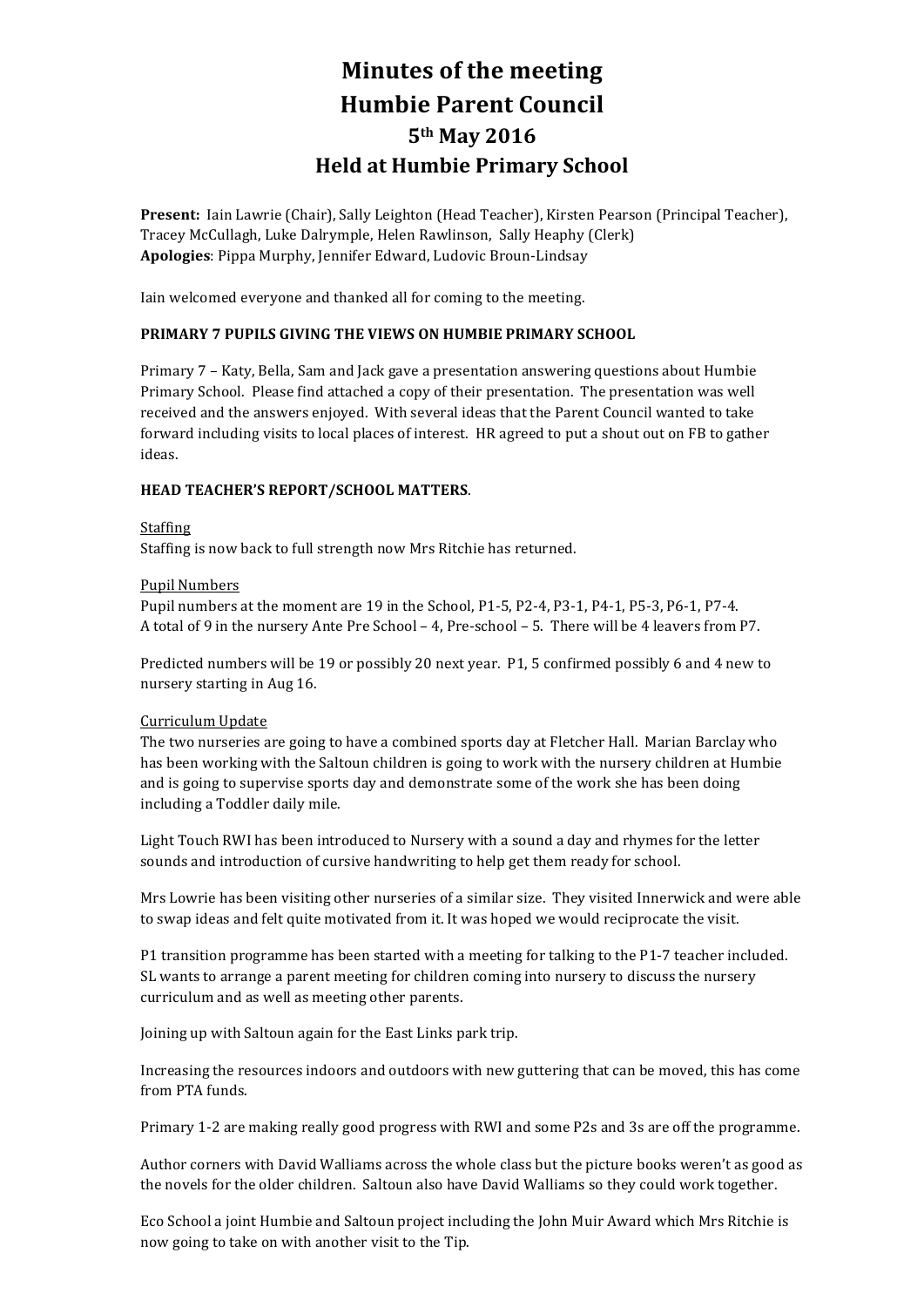P7 transition activities have begun with different destinations. One P7 child is going to join with Pencaitland for a few sessions along with a child from Saltoun.

Continuing developing the children as writers with the authors earlier in the year and now focussing on poetry.

A new times table reward system is being set up with a view to giving out rewards by the end of the term.

Luke Dalrymple has been teaching some drama which the children developed into a very successful performance at the Queens Birthday café

SL is hoping to organise another café at the end of the year for the P7s attending as VIPs and double it up as the end of year assembly.

Last Pitch Pulse Magic concert takes place on Friday on Strings.

P7s trip to Loch Inch was very much enjoyed and SL looking to send a larger group but try and avoid siblings. Longniddry is happy to let us join them again. It was discussed whether the P5s should join or does that lead to too much repetition or perhaps another trip for the younger ones, but it was felt that there was too much pressure on the staffing to run two trips.

#### **Budgets**

Budgets have been cut slightly. There will be no French Assistants next year. But they are providing a French learning platform and all the assistants are putting it together. There will not be the money next year for Linda Scott. Staff have been having training to keep it moving forward. It was suggested that perhaps the PTA could help fund areas like this where budgets are cut. SL said they had looked into getting Linda for alternate morning with Saltoun and buying in from Ross High but Saltoun don't have the budget. The cost would wipe out PTA funds and PTA funds have been committed to other areas including transport and the art project.

The Local Authority said they didn't have enough money for French Assistants but they have put the money they do have into the learning platform through Francaise L'Ecosse. If you wanted to do a project they would put together French resources on that platform with sound buttons.

SL said she would explore costs of possibly Francaise L'Ecosse delivering a French club although she wasn't sure if they provided that service. But this could be an area that PTA might be able to help. SL said they could use PTA funds to help with everyday resources as funding was going to be very tight.

## Mural

The map of Humbie is looking tired. Morag is happy to do something with the children but will need to purchase some paints. SL asked if it could be discussed at the next PTA meeting.

#### Art Project

The full  $£1500$  was secured for the art project.

#### P7 Leavers Trip/End of Term

P7s have requested to go out for a 'posh' meal followed by a ghost tour around Edinburgh.

Following on from last year's PTA picnic SL suggested perhaps a BBQ / Pizza party at the Hub. It was agreed that was a good idea but date was discussed either last Thursday or Friday. To be discuss further with PTA.

## School Improvement Framework

SL handed out a handy parent version of the School Improvement Framework.

## School Planters

LD had emailed Jim Hunter regarding the planters, if Jim can't help LD has another person who might be able to help.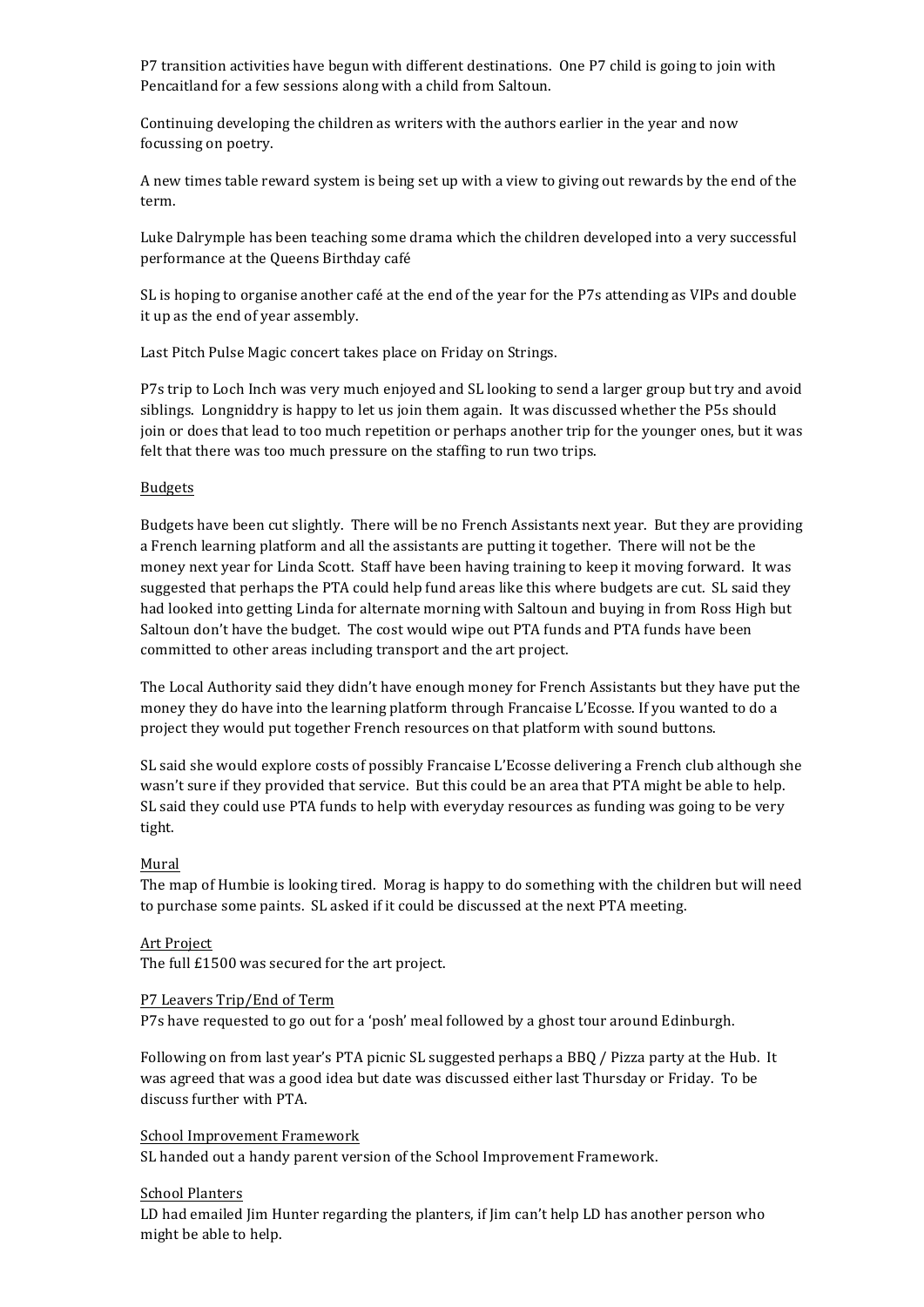It was suggested perhaps approaching the local supermarkets to help with fundraising. IL also suggested approaching B&Q for free plants. LD will investigate later.

## Orchard Project

LD said there is a chap in the council called Alan ?? and it his remit to cover the orchard for maintenance so he knows what is happening. LD will contact.

## **HUMBIE'S IMPLEMENTATION OF THE NAMED PERSON ACT**

SL showed some of Lara Neri's presentation which has been shown round parent councils in East Lothian. Please see attached.

Explaining that the Named Person comes in in August 16. The role will be taken up either by a head teacher or promoted teacher. SL has had training and KP is going to have training.

SL explained that a lot of the work required for the named person is already in place and what already happens in school. It isn't Big Brother watching parents, although there has been a lot of bad press about this.

Every child will have a named person and in the primary school it will be the Head Teacher. Other staff can be delegated to if SL sees appropriate, as it is about finding the best person who has the best relationship with the child to work around the concern.

Pastrol note taking system is being set up on SEEMIS as a formal process so it can be shared with other agencies. Only certain people will have access to the notes. This will be shared with parents and not behind their backs it is a supporting role. The nursery children will be supported by their Health Visitor.

SL explained it's about the wellbeing of the child and sharing of information and better systems in place so nothing gets missed. This is not a child protection role. If there was a child protection concern that would go down the child protection route.

Within EL the children will learn their Named Person as part of their Wellbeing work and told if they have a concern who to talk to. Parents can also go to the NP for support and help.

During the holidays the Local Authority will take up the role if someone has a concern. This will give a little bit more security. School Leavers up to the age of 18 will have a Named Person provided by the Local Authority and this person could help them with job applications, advice with interviews etc.

SL handed out the Top 10 Named Person Facts (attached).

A parent had quite a few queries around some documentation she had received from a venue outside East Lothian – it was suggested she sought further advice from that Authority about that particular query. The parent had several questions about the process and this generated discussion around the role of the Named Person. This served to reassure the parent about East Lothian procedures. 

## **AOB**

A request by the PTA for parent volunteers to help with the school library.

## **DATES OF NEXT MEETINGS**

Thursday 8<sup>th</sup> September 2016 – 6.00-8.00 pm. This will be the AGM. IL is happy to stand again for chair unless anyone else would like to take on the role.

NB: There is a crèche available with Mrs Anderson, please ensure you inform her in good time of the meeting if you require her.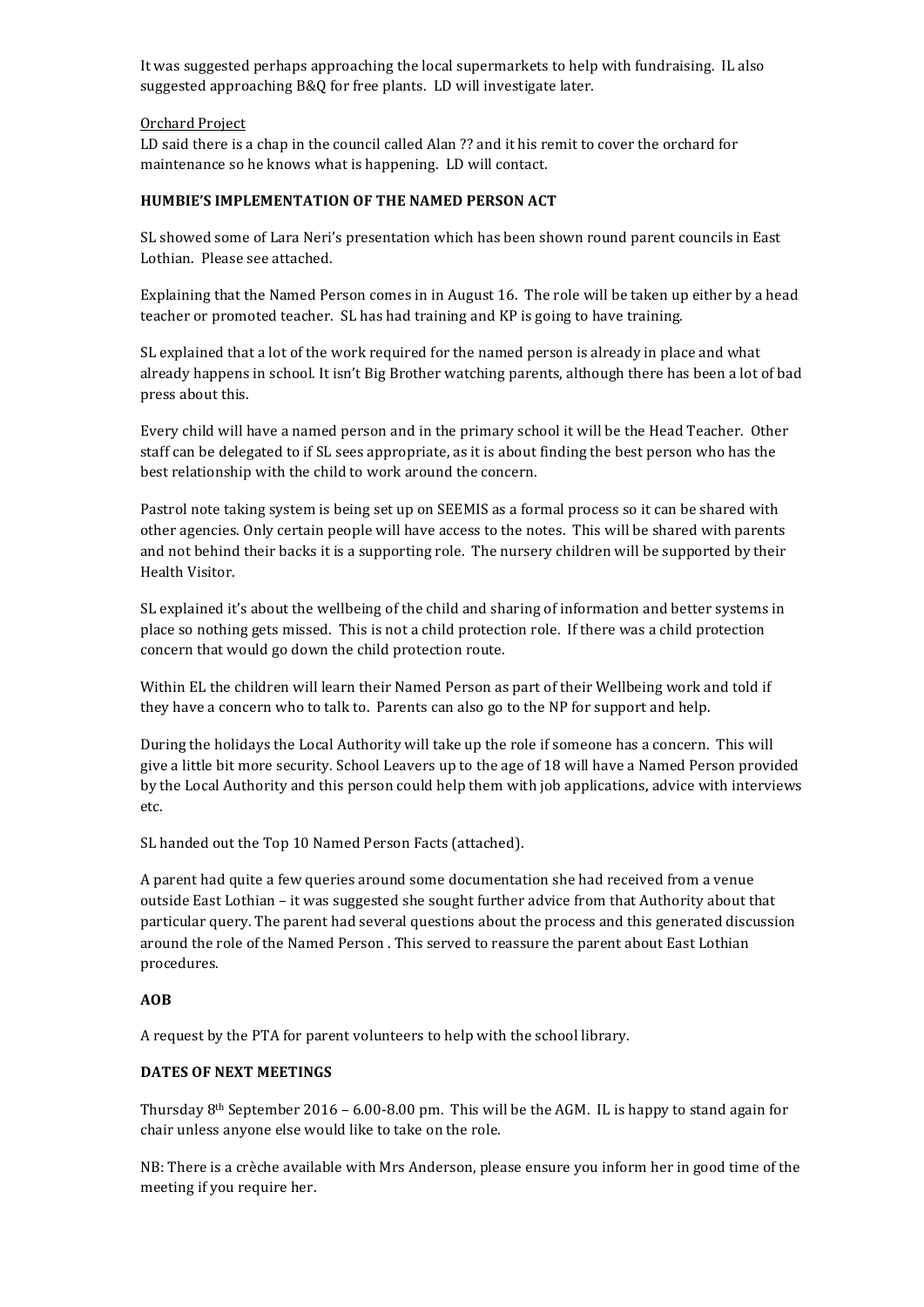# **Top 10 Named Person Facts**

# **1. A Named Person does not replace or change the role of a parent or carer, or undermine families**

The rights and responsibilities of parents to raise their children and provide for their wellbeing needs stay the same. The Named Person's role is to respond to requests for help from a child, young person or parent, and those who work with them where they have concerns for a child's wellbeing. They will not interfere in things like how a child's room is decorated, the TV programmes they watch, or in their religious or political beliefs.

## **2. The Named Person approach is not new**

A form of the Named Person service is already operating across much of Scotland and builds on the supportive role teachers and health visitors have long offered to children and parents. The new legislation simply makes good practice the standard across Scotland so that support is available to all if they need it.

# **3. Children and parents have no obligation to use the service or take up the advice or help offered**

Access to a Named Person is an entitlement. This ensures a child, young person, parent, family member or someone who works with them, knows who they can approach for help or advice if they need it. A Named Person has a duty to respond to a worry about a child's or young person's wellbeing, but there is no requirement for families to take up the offer of help. The Act does not however change the existing responsibility of the police or social work to act in cases where a child may be at risk of significant harm.

# **4. A Named Person will not directly access personal information**

The Named Person will work with families, as health visitors and teachers already do, to understand individual circumstances. They will only receive information from other services or professionals if it's relevant to the wellbeing of the child or young person, and it will help the Named Person carry out their role in supporting the child and their family. In most cases, the child or young person and parent will know what is being shared, with whom and for what purpose, and their views will be taken into account. Only in exceptional cases, such as where there is a concern for a child's safety, will this not happen.

# **5. The creation of the Named Person service does not change privacy laws or infringe on human rights**

Existing laws already permit information sharing when it is necessary to prevent or address a risk to wellbeing. The Children and Young People (Scotland) Act 2014 sets out that sharing information with, and by, a child's Named Person should take place in line with current legislation as confirmed by the Scottish Court's ruling in September 2015. Lord Justice Clerk Lord Carloway, stated: "*It has no effect whatsoever on the legal, moral or social relationships within the family*."

# **6. The Named Person will not be a social worker**

They will typically be a health visitor for pre-school children and a head teacher, deputy head teacher or guidance teacher for school age children.

# **7. The Named Person service does not waste resources or jeopardise child safety**

In fact, the GIRFEC approach has been found to reduce the amount of time teachers, health professionals, social workers, parents, and children and young people spend in meetings, and reduce caseloads for Social Work because support was given before problems turned into crises. Delivered by health and education services, the Named Person service will support specialist services, such as social work, as they continue to respond to the needs of vulnerable children and families. It does not change or overrule current child protection procedures and the police and or social work should continue to be contacted immediately if a child is believed to be at risk of significant harm.